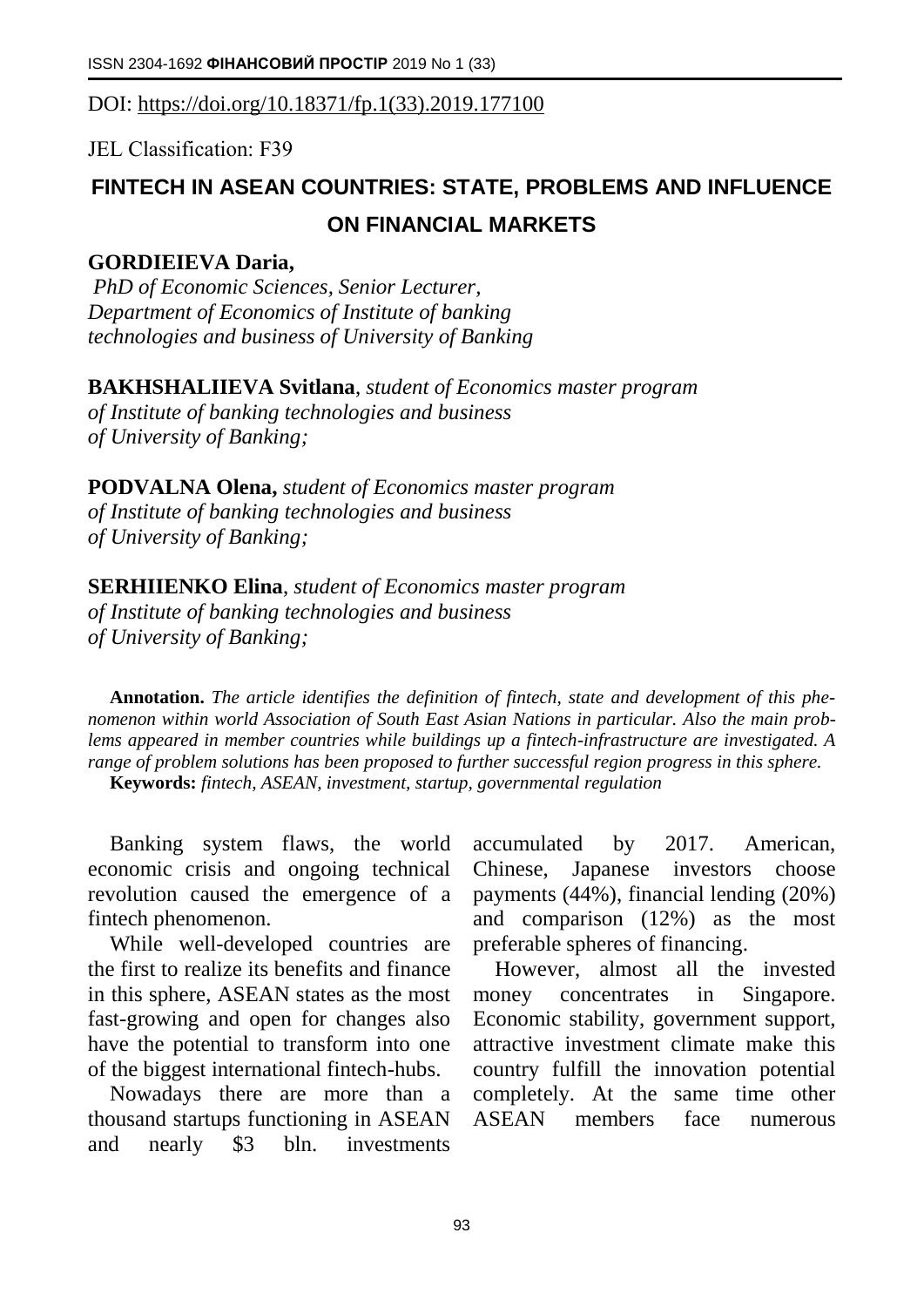problems which hamper them to succeed in this sphere.

Low smartphone/Internet penetration and bandwidth are the roots for the following issues which can be divided into three main blocks: financing, personnel and government regulation.

The first one is about limited access to and amount of funds caused by low level of trust to established fintechs and lack of venture investors/investments.

The second block concerns difficulties with hiring of qualified workers and recruiting sufficient number of foreign specialists.

The third one relates to poor governmental support in legislative (tax, licensing, recruiting) and financial field.

As it's quite tough for startups to solve the complex of sectorial problems alone, the state and its initiatives can be a key point on the way to developed fintech sphere. That's why a series of solutions based on international experience is needed to reach it.

Regarding financial issues, a system of public and venture investment funds, governmental organizations and fintechevents can be created to provide money, promotion and assistance for newly established fintech businesses.

Personnel problems can be solved with simplification of recruiting process (using startup visas) and local human resources development (through special educational trainings or courses, fintech talent incubators and accelerators).

Improving of legislative environment is possible with consulting/functional support by specialized governmental programs and adjusting tax policy. Licensing and patenting ease can be provided with e-licensing and initiatives to speed up patent receiving.

ASEAN countries have a huge potential to be the next international fintech-hub in the nearest future due to sustainable economic growth and flexibity. But there are some problematic aspects caused by concentrated structure and low smartphone/Internet penetration issues. That's why it's crucial for governments to solve them properly using international experience aiming at further success of the association.

## *References*

1. Baldwin H., & Gulamhuseinwala I. UK FinTech. On the cutting edge. Retrieved from https://fintechauscensus.ey.com/2018/Documents/EY-UK-FinTech-On-thecutting-edge.pdf. [in English].

2. Fintech definition. Retrieved from https://www.fintechweekly.com/fintechdefinition. [in English].

3. Schueffel, P. (2016). Taming the Beast: A Scientific Definition of Fintech. *Journal of Innovation Management*, 4, 32-54. [in English].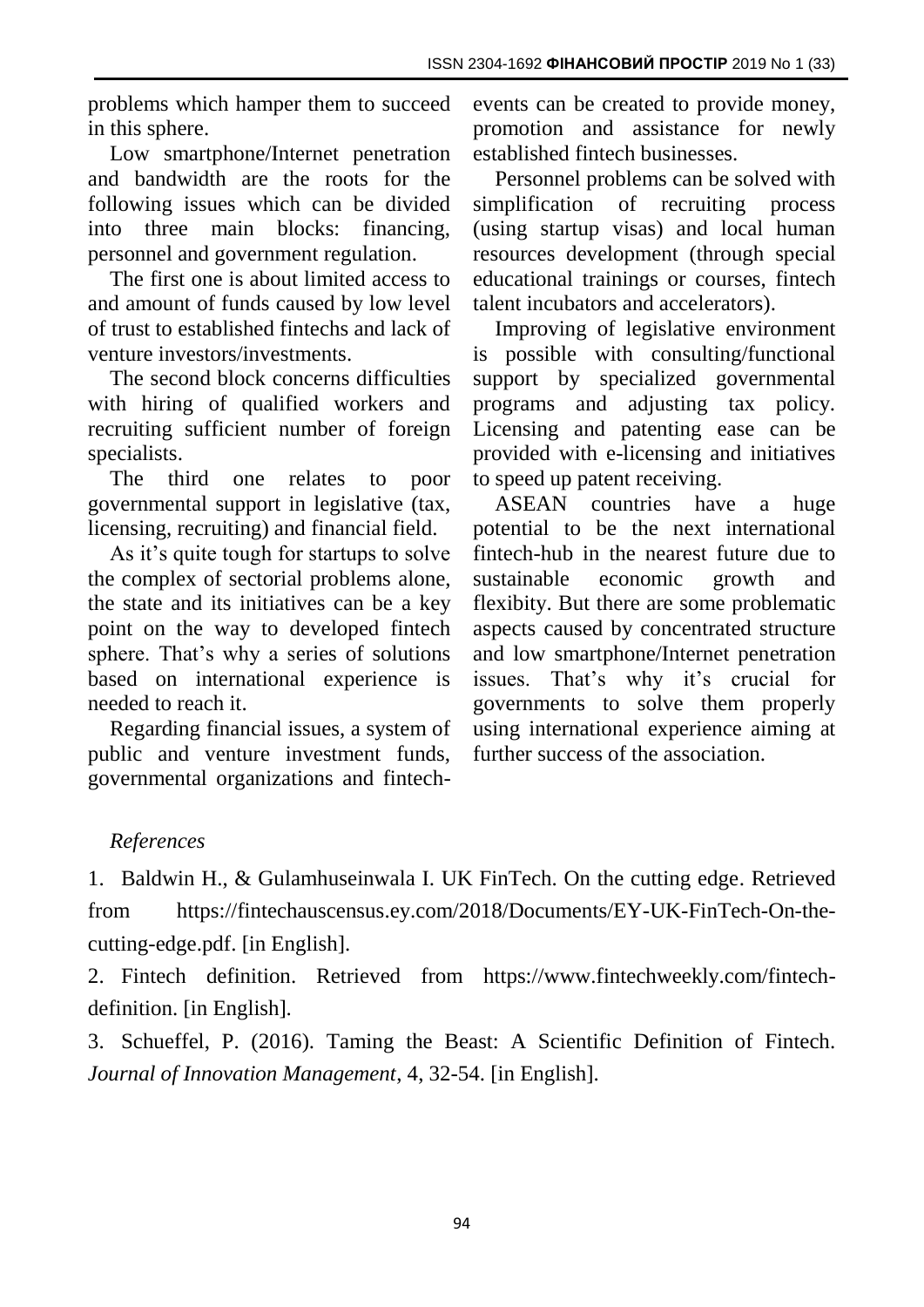4. Chishti, S., & Barberis, Y. (2017). Putevoditel' po noveyshim finansovym technologiyam [Guide to the Latest Financial Technologies]. Moskow: OOO "Intellektual'naya Literatura". [in Russian].

5. Mishkin, F. S., & Serletis, A. (2011). *The economics of money, banking and financial markets.* Toronto: Pearson Canada. [in English].

6. Pollari, I., & Ruddenklau A. The Pulse of Fintech 2018. Biannual global analysis of investment in fintech. Retrieved from https://assets.kpmg/content/dam/kpmg/xx/pdf/2019/02/the-pulse-of-fintech-2018.pdf. [in English].

7. Annual Fintech Almanac: Financing and M&A Statistics. Retrieved from https://ftpartners.docsend.com /view/ijbah69. [in English].

8. Soon, L. N., & Thung, B. ASEAN FinTech Census 2018. Retrieved from https://www.ey.com/Publication/vwLUAssets/EY-asean-fintech-census-

2018/\$FILE/EY-asean-fintech-census-2018.pdf. [in English].

9. Bellens, J., & Alexander, C. FinTech ecosystem playbook. Retrieved from https://www.ey.com/Publication/vwLUAssets/EY-fintech-ecosystem-

playbook/\$FILE/EY-fintech-ecosystem-playbook.pdf. [in English].

10. Young, J., & Hock Lai, C. Fintech in ASEAN. The next wave of growth. Retrieved from https://singaporefintech.org/ download/90945/.[in English].

11. Sicilia J. Fintech in emerging ASEAN. Trends and prospects. Retrieved from https://www.bbvaresearch.com/wp-content/uploads/2017/07/June-2017-ASEAN-Fintech-Trends1.pdf. [in English].

12. Fintech Guide 2018. Retrieved from https://businessviews.com.ua/ru/theinfographics-report-fintech-guide-2018/ [in English].

13. Fintech v Ukraini: tendentsii, oglyad rynku ta katalog [Fintech in Ukraine: Trends, Market Overview and Catalog]. Retrieved from http://data.unit.city/fintech/fgt34ko67mok/fintech\_in\_ Ukraine\_2018\_ua.pdf [in Ukrainian].

14. Hwee, W. K., Kirollos, K., & Cecilia Salta, M. ASEAN Investment Report 2018: Foreign Direct Investment and the Digital Economy in ASEAN. Retrieved from https://asean.org/storage/2018/11/ASEAN-Investment-Report-2018-for-Website.pdf. [in English].